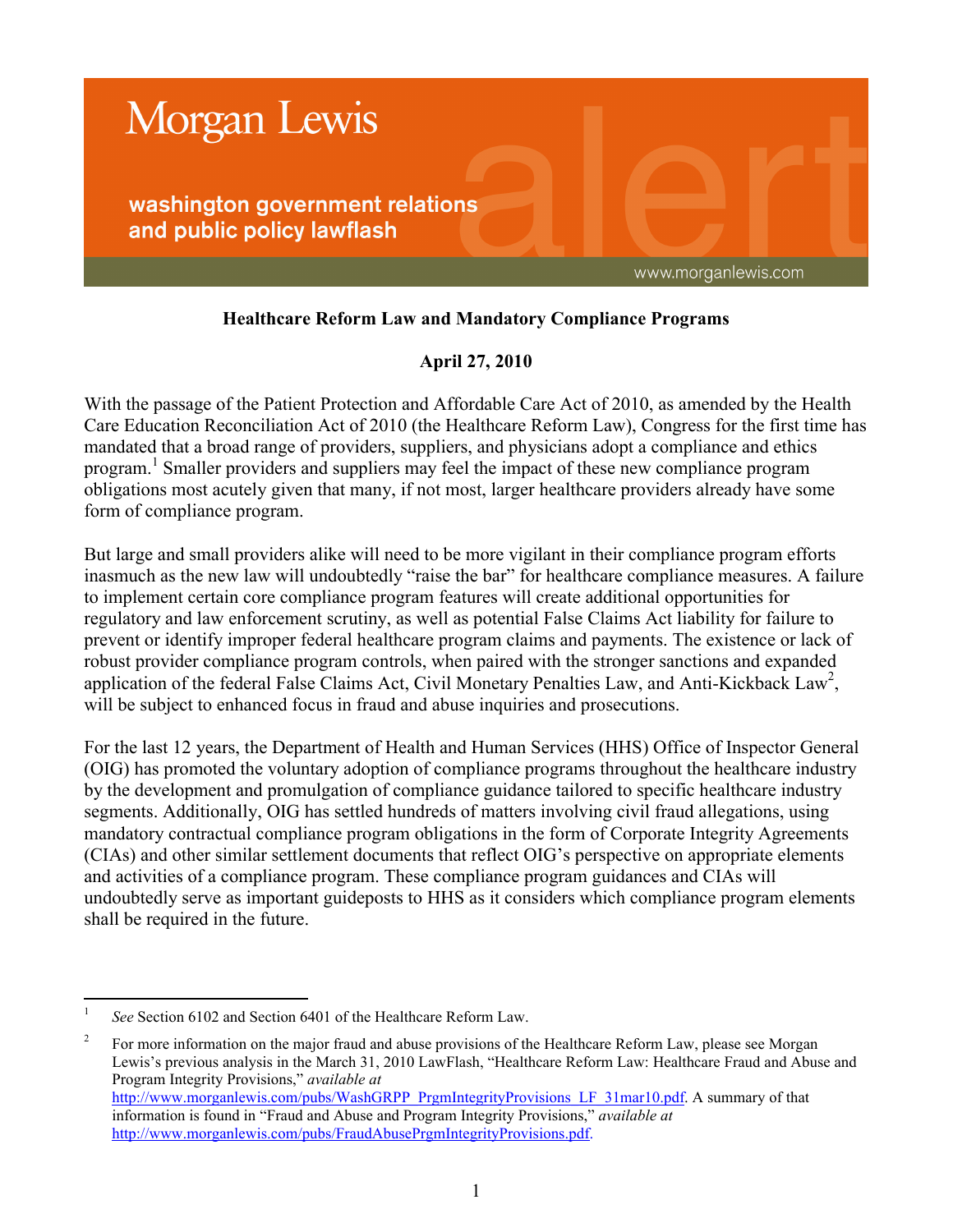The Healthcare Reform Law creates a new opportunity for HHS and its Inspector General to promulgate regulations that impose on most healthcare providers and suppliers a form of compliance program intended to be "effective in preventing and detecting criminal, civil, and administrative violations" under the Medicare and Medicaid laws. The New York Office of Medicaid Inspector General (New York OMIG) has adopted similar rules applicable to larger Medicaid providers in New York, but this federal initiative will be far more expansive in many respects.

The Healthcare Reform Law's compliance program mandates are divided into two categories: (1) nursing facilities and (2) all other providers/suppliers. The nursing facility compliance program provisions in the Healthcare Reform Law are far more detailed and contain the implementation timeline detailed below, whereas Congress did not set forth in the legislation any time frame for other healthcare provider/supplier compliance program implementation, leaving it to the discretion of HHS. At a recent conference for healthcare compliance officers, an official with the Centers for Medicare & Medicaid Services (CMS) publicly confirmed that, in accordance with this delegated authority that gives the HHS Secretary (the Secretary) discretion to prioritize certain industry sectors over others, it expects to issue the mandatory compliance program requirements on a rolling basis.

## **Nursing Facility Compliance Program Implementation:**

- By **December 31, 2011**, the Secretary shall establish and implement a quality assurance and performance improvement (QAPI) program for nursing facilities that will address best practices. Within one year following the promulgation of the Secretary's QAPI program regulations (no date is specified for such regulations), a nursing facility must submit a plan to HHS to meet such standards and implement such best practices.
- By **March 23, 2012**, the Secretary of HHS, working jointly with OIG, must promulgate regulations for "an effective compliance program" for nursing facility operating organizations. Those regulations "may" include a model compliance program and, with respect to specific elements of the program, "shall" vary with the size of the operating organization for organizations that operate five or more facilities. Larger organizations are expected to have a more formal program, and requirements may "specifically apply to the corporate level management of multi-unit nursing home chains." In other words, the nursing facility compliance program regulations should contain an element of scalability and proportionality.
- By **March 23, 2013**, skilled nursing facilities and other nursing facilities must have "in operation" a compliance and ethics program that meets the Law's criteria.
- By **March 23, 2013**, the HHS Secretary shall have completed "an evaluation" of the compliance and ethics programs that nursing facilities will be required to establish. Interestingly, nursing facilities are not required to have in operation those compliance and ethics programs until the very same day the Secretary's evaluation is supposed to be completed.
- Sometime after **March 23, 2013**, the Secretary must submit an evaluation report to Congress with recommendations on changes to the regulatory requirements for nursing facility compliance programs.

For nursing facilities, the Healthcare Reform Law specifies certain "required components of a compliance and ethics program" that include: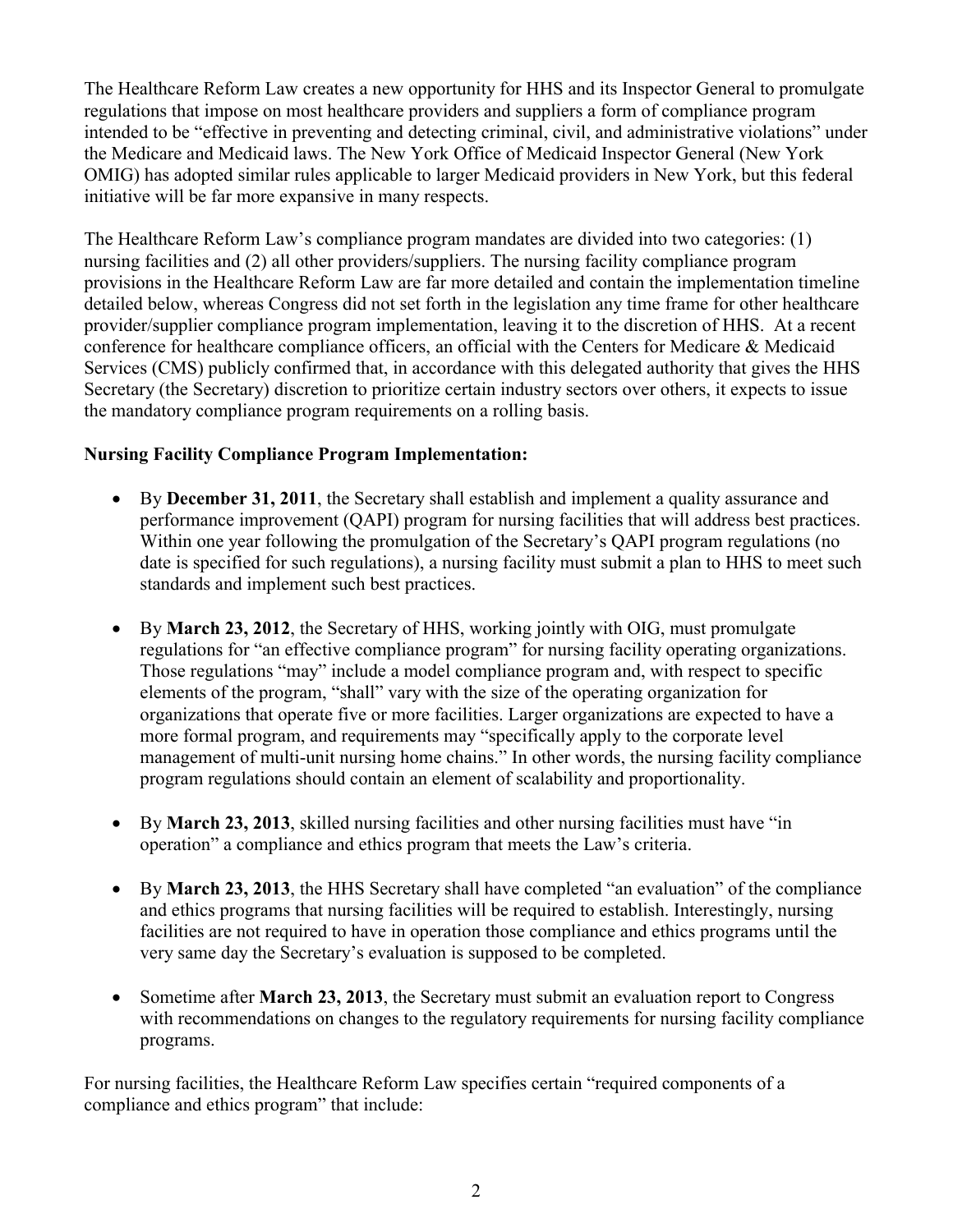- Compliance standards and procedures for employees and other agents "that are reasonably capable of reducing the prospect" of criminal, civil, and administrative law Medicare and Medicaid violations.
- The assignment of overall compliance program oversight to "high-level personnel" with "sufficient resources and authority" to assure such compliance.
- The exercise of "due care" not to delegate "substantial discretionary authority" to individuals whom the nursing facility knew or should have known had a "propensity to engage in criminal, civil, or administrative violations."
- The effective communication of compliance standards and procedures to all employees and agents, including training programs or published materials.
- The adoption of reasonable monitoring and auditing systems reasonably designed to detect compliance violations by employees and other agents and a mechanism for employees and agents to report violations without fear of retribution.
- The consistent enforcement of appropriate disciplinary mechanisms, including for failure to detect an offense.
- Following detection of an offense, reasonable responses to include steps to prevent further similar offenses, including any modifications to the compliance program.
- The periodic reassessment of its compliance program to identify modifications necessary to reflect changes within the nursing facility organization and its facilities.

Although the Healthcare Reform Law states that the nursing facility compliance program regulations "may" contain a "model compliance program," it should not be read to mandate such an approach. Indeed, over the last 12 years, as it has issued its 11 voluntary compliance program guidances (largely derived from the federal Sentencing Guidelines' seven elements), OIG has steadfastly resisted promulgating a "model compliance plan," given its historic view that, when it comes to compliance programs, "one size does not fit all."

The New York OMIG has similarly declined to issue a model compliance plan despite the state's compliance program requirement for Medicaid providers. The "required components of a compliance and ethics program" for nursing facilities listed above and contained in the Healthcare Reform Law closely track the seven elements contained in the federal Sentencing Guidelines, as well as prior voluntary Compliance Program Guidance for Nursing Facilities published by OIG in March 2000 and the Supplemental Compliance Program Guidance for Nursing Facilities published by OIG in September 2008.

## **Compliance Programs for Other Providers**

Although the Healthcare Reform Law's compliance program mandates for nursing facilities stand alone, the Law also contains broad compliance program requirements for all other healthcare providers and suppliers. Indeed, the Law requires that such providers and suppliers "shall, as a condition of enrollment," establish a compliance program that contains certain core elements established by HHS in "consultation" with OIG within particular industries or categories.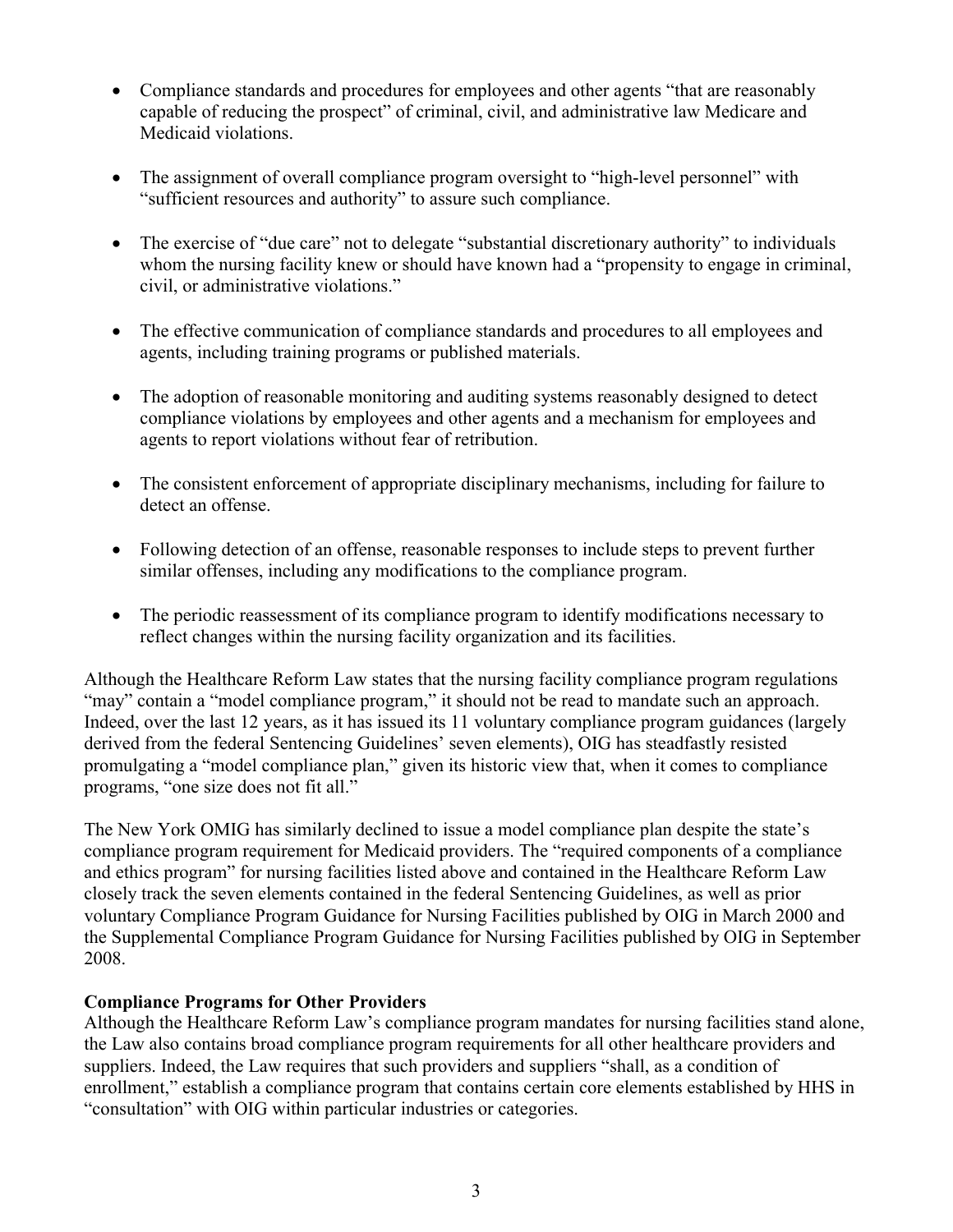The requirements as to other providers and suppliers, however, are largely undefined. As noted above, there is no specific implementation timeline for the development or implementation of these compliance programs. Instead, Congress has left the establishment of core compliance program elements and implementation deadlines to the discretion of HHS.

We would expect HHS to continue to track prior OIG guidance and the federal Sentencing Guidelines elements for an effective compliance program when developing required compliance program elements for other providers/suppliers. In exercising its discretion with respect to establishing deadlines for mandatory compliance program implementation by other providers/suppliers, HHS is required by the Healthcare Reform Law to consider "the extent to which the adoption of compliance programs by a provider . . . or supplier is widespread in a particular industry sector or with respect to a particular provider or supplier category."

As such, and as confirmed by CMS's recent public comments noted above, we expect other provider/supplier compliance program mandates to issue on a rolling, industry sector–specific basis. Given the relatively low rate of compliance program adoption by certain industry sectors, such as durable medical equipment (DME) and home health, as compared to other industry sectors, such as hospitals and health systems, and given the increased focus of the Healthcare Reform Law and CMS on enrollment requirements for DME and home health, these are two industry sectors that the HHS may prioritize in establishing mandatory compliance program requirements.

Finally, Congress has extended the requirement for mandatory compliance programs to the Medicaid program. States must require providers and suppliers under a state Medicaid plan to establish a compliance program that contains the core elements established by HHS and OIG with respect to the Medicare program for providers or suppliers within a particular industry or category.

Note that an exception to the compliance program requirements for physicians that appeared in earlier versions of the healthcare reform legislation does not appear in the final law. As such, and subject to the HHS administrative rulemaking, the mandatory compliance program requirements would appear to extend to all physicians as well as to small family operated pharmacies, durable medical equipment providers, etc. Consequently, this new federal requirement is more onerous than the rules adopted for New York Medicaid providers by the New York OMIG that exempt providers with less than \$500,000 in annual Medicaid billings.

But one would expect that the compliance program regulations for providers and suppliers, like the nursing facility compliance program requirements, will include some degree of "scalability" to recognize the often articulated view of the OIG in the past that what may constitute effective compliance measures for a large, complex organization (for example, a multi-hospital health system) may be excessive and unnecessary for a small physician practice or supplier. The OIG's *Compliance Program Guidance for Individual and Small Group Physician Practices*, published by OIG in October 2000, states "this guidance for physicians does not suggest that physician practices implement all seven components of a full scale compliance program."

With a compliance program mandate from Congress and a "condition of enrollment" requirement, as well as a more robust fraud and abuse initiative to guide its policy and rulemaking, it remains to be seen whether HHS and OIG will continue in the future to grant such wide latitude to physicians and other small suppliers with regard to minimum compliance program features.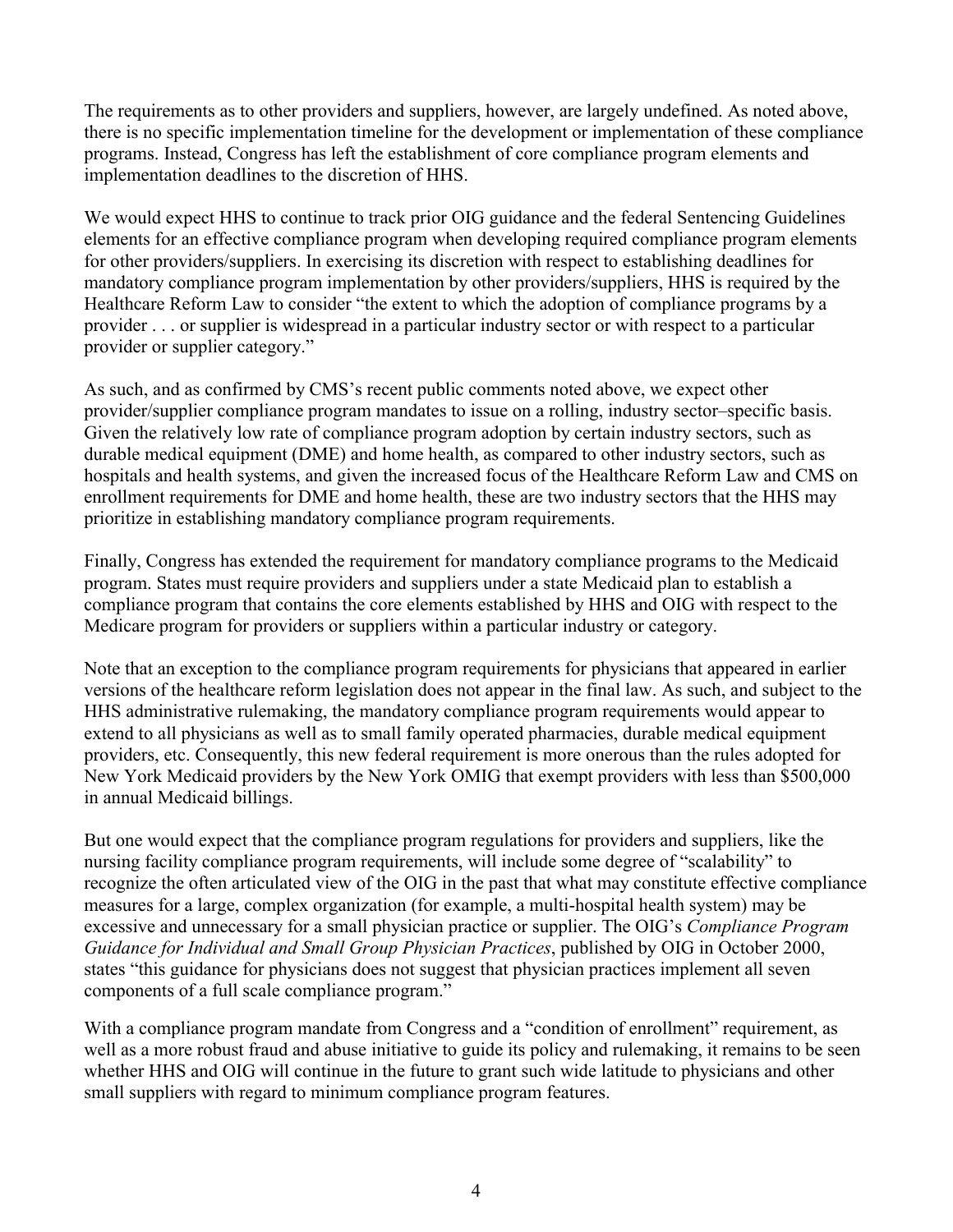### **Implications for Medical Product Manufacturers**

The new mandatory compliance program requirements for providers and suppliers will likely mean a bevy of new compliance program policies and procedures with some focus on conflict–of-interest issues, vendor access, and the like. For those manufacturers with healthcare provider subsidiaries that file claims, they will need to pay heed to the new compliance program requirements, especially those that relate to medical product suppliers.

If you have any questions or would like more information on any of the issues discussed in this LawFlash, please contact the authors of this LawFlash, **Scott Memmott** (202.739.5098; [smemmott@morganlewis.com](mailto:smemmott@morganlewis.com)) and **Howard Young** (202.739.5461; [hyoung@morganlewis.com](mailto:hyoung@morganlewis.com)), or any of the following key members of our cross-practice Healthcare Reform Law resource team:

| <b>FDA &amp; Healthcare Practice</b>                               |                                      |                              |                                                  |
|--------------------------------------------------------------------|--------------------------------------|------------------------------|--------------------------------------------------|
| Joyce A. Cowan<br>Kathleen M. Sanzo                                | Washington, D.C.<br>Washington, D.C. | 202.739.5373<br>202.739.5209 | jcowan@morganlewis.com<br>ksanzo@morganlewis.com |
| <b>Employee Benefits &amp; Executive Compensation Practice</b>     |                                      |                              |                                                  |
| Andy R. Anderson                                                   | Chicago                              | 312.324.1177                 | aanderson@morganlewis.com                        |
| Steven D. Spencer                                                  | Philadelphia                         | 215.963.5714                 | $s$ spencer@morganlewis.com                      |
| <b>Antitrust Practice</b>                                          |                                      |                              |                                                  |
| Thomas J. Lang                                                     | Washington, D.C.                     | 202.739.5609                 | $tlang(\omega)$ morganiewis.com                  |
| Scott A. Stempel                                                   | Washington, D.C.                     | 202.739.5211                 | sstempel@morganlewis.com                         |
| <b>Business &amp; Finance Practice -</b>                           |                                      |                              |                                                  |
| Mergers & Acquisitions, Securities, Emerging Business & Technology |                                      |                              |                                                  |
| Marlee S. Myers                                                    | Pittsburgh                           | 412.560.3310                 | msmyers@morganlewis.com                          |
| Scott D. Karchmer                                                  | San Francisco                        | 415.442.1091                 | skarchmer@morganlewis.com                        |
| Randall B. Sunberg                                                 | Princeton                            | 609.919.6606                 | rsunberg@morganlewis.com                         |
| <b>Business &amp; Finance Practice -</b>                           |                                      |                              |                                                  |
| <b>Insurance Regulation</b>                                        |                                      |                              |                                                  |
| David L. Harbaugh                                                  | Philadelphia                         | 215.963.5751                 | dharbaugh@morganlewis.com                        |
| <b>Labor &amp; Employment Practice</b>                             |                                      |                              |                                                  |
| Joseph J. Costello                                                 | Philadelphia                         | 215.963.5295                 | jcostello@morganlewis.com                        |
| John F. Ring                                                       | Washington, D.C.                     | 202.739.5096                 | $iring(\omega)$ morgan lewis.com                 |
| <b>Life Sciences Practice</b>                                      |                                      |                              |                                                  |
| Stephen Paul Mahinka                                               | Washington, D.C.                     | 202.739.5205                 | smahinka@morganlewis.com                         |
| <b>Litigation Practice -</b>                                       |                                      |                              |                                                  |
| <b>Commercial &amp; Products Liability</b>                         |                                      |                              |                                                  |
| Kathleen M. Waters                                                 | Los Angeles                          | 213.612.7375                 | kwaters@morganlewis.com                          |
| John P. Lavelle, Jr.                                               | Philadelphia                         | 215.963.4824                 | jlavelle@morganlewis.com                         |
| Coleen M. Meehan                                                   | Philadelphia                         | 215.963.5892                 | cmeehan@morganlewis.com                          |
| Brian W. Shaffer                                                   | Philadelphia                         | 215.963.5103                 | bshaffer@morganlewis.com                         |
| <b>Litigation Practice -</b>                                       |                                      |                              |                                                  |
| <b>Corporate Investigations &amp; White Collar Practice</b>        |                                      |                              |                                                  |
| Lisa C. Dykstra                                                    | Philadelphia                         | 215.963.5699                 | ldykstra@morganlewis.com                         |
| Jack C. Dodds                                                      | Philadelphia                         | 215.963.4942                 | jdodds@morganlewis.com                           |
| Eric W. Sitarchuk                                                  | Philadelphia                         | 215.963.5840                 | esitarchuk@morganlewis.com                       |